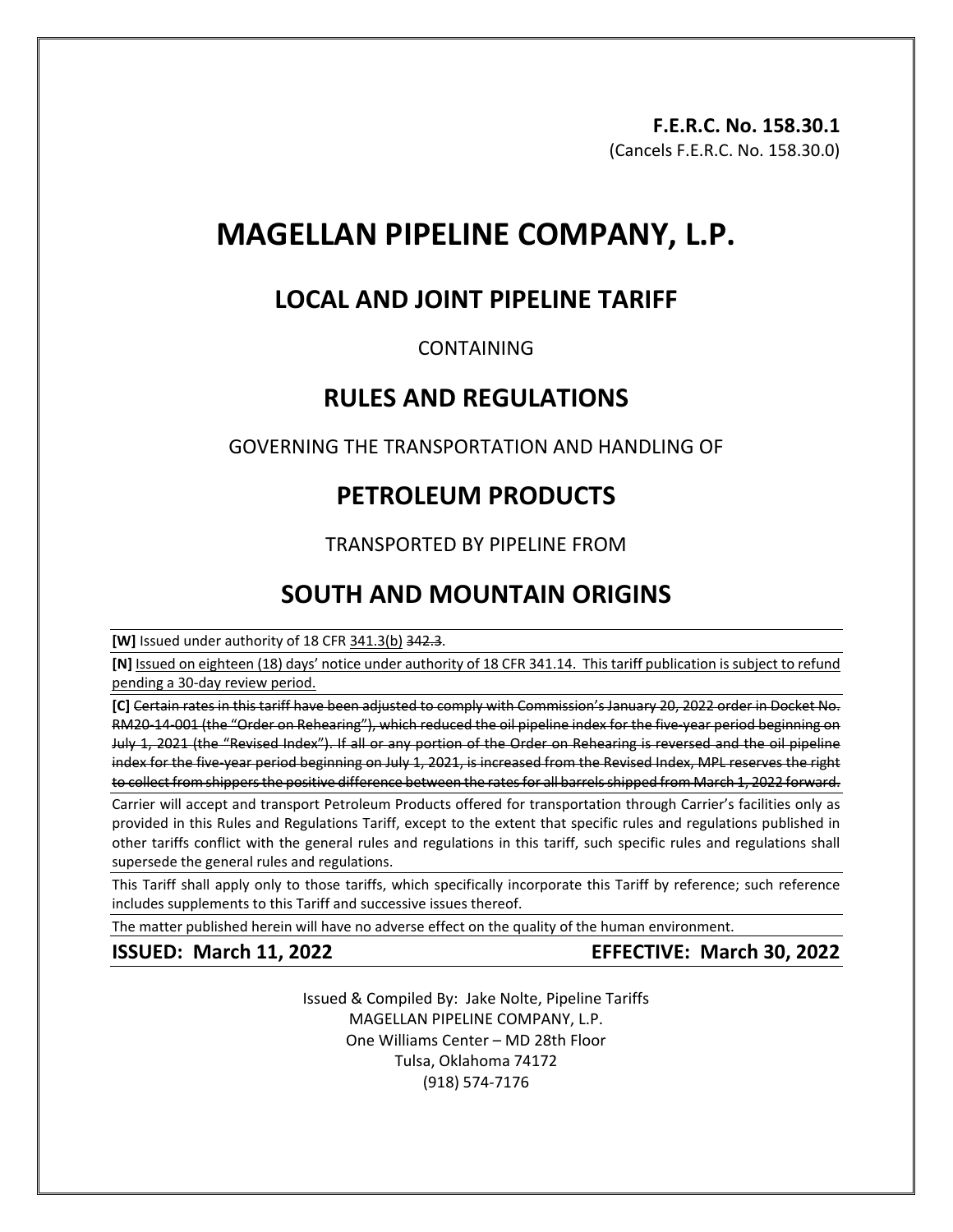## **Table of Contents**

| <b>SUBJECT</b>                                       | <b>ITEM NO.</b> | PAGE NO.       |
|------------------------------------------------------|-----------------|----------------|
| Abbreviations and Reference Marks, Explanation of    | $---$           | 14             |
| Acceptance Free from Liens and Charges               | 60              | 7              |
| Claims: Time for Filing                              | 190             | 13             |
| Commodity                                            | 35              | $4 - 5$        |
| <b>Communication Facilities</b>                      | 175             | 12             |
| Consignment, Minimum                                 | 100             | 10             |
| <b>Corrosion Inhibitors</b>                          | 65              | $\overline{7}$ |
| Definitions                                          | 15              | 3              |
| Delivery to Destination                              | 135             | 11             |
| Demurrage Charges                                    | 145             | 11             |
| Duty of Carrier                                      | 180             | 12             |
| Facilities Required at Origin and Destination        | 70              | $\overline{7}$ |
| High RVP Unleaded Gasoline                           | 160             | $11 - 12$      |
| Liability of Carrier                                 | 185             | $12 - 13$      |
| <b>Participating Carriers</b>                        | $---$           | 3              |
| Payment of Transportation and Other Charges          | 75              | $7 - 8$        |
| <b>Petroleum Products Defined</b>                    | 20              | 4              |
| Pipeage Contracts Required                           | 90              | 9              |
| Proration of Pipeline Capacity                       | 50              | $6 - 7$        |
| Rates From or To Intermediate Points, Application of | 120             | 11             |
| Reconsignment                                        | 115             | 10             |
| <b>RFG Compliance</b>                                | 43              | 6              |
| Shipment, Identity of                                | 125             | 11             |
| Shipment, Minimum                                    | 95              | 10             |
| Shipments, Nominations & Scheduling of               | 45              | 6              |
| Spill Compensation Acts and Regulations, Charges for | 170             | 12             |
| <b>Tax Registration</b>                              | 80              | 8              |
| <b>Testing and Measuring</b>                         | 40              | 5              |
| <b>Transmix Handling</b>                             | 28              | 4              |
| <b>Volume Corrections and Tender Deductions</b>      | 30              | 4              |
| Withdrawals from Carrier's System                    | 85              | 9              |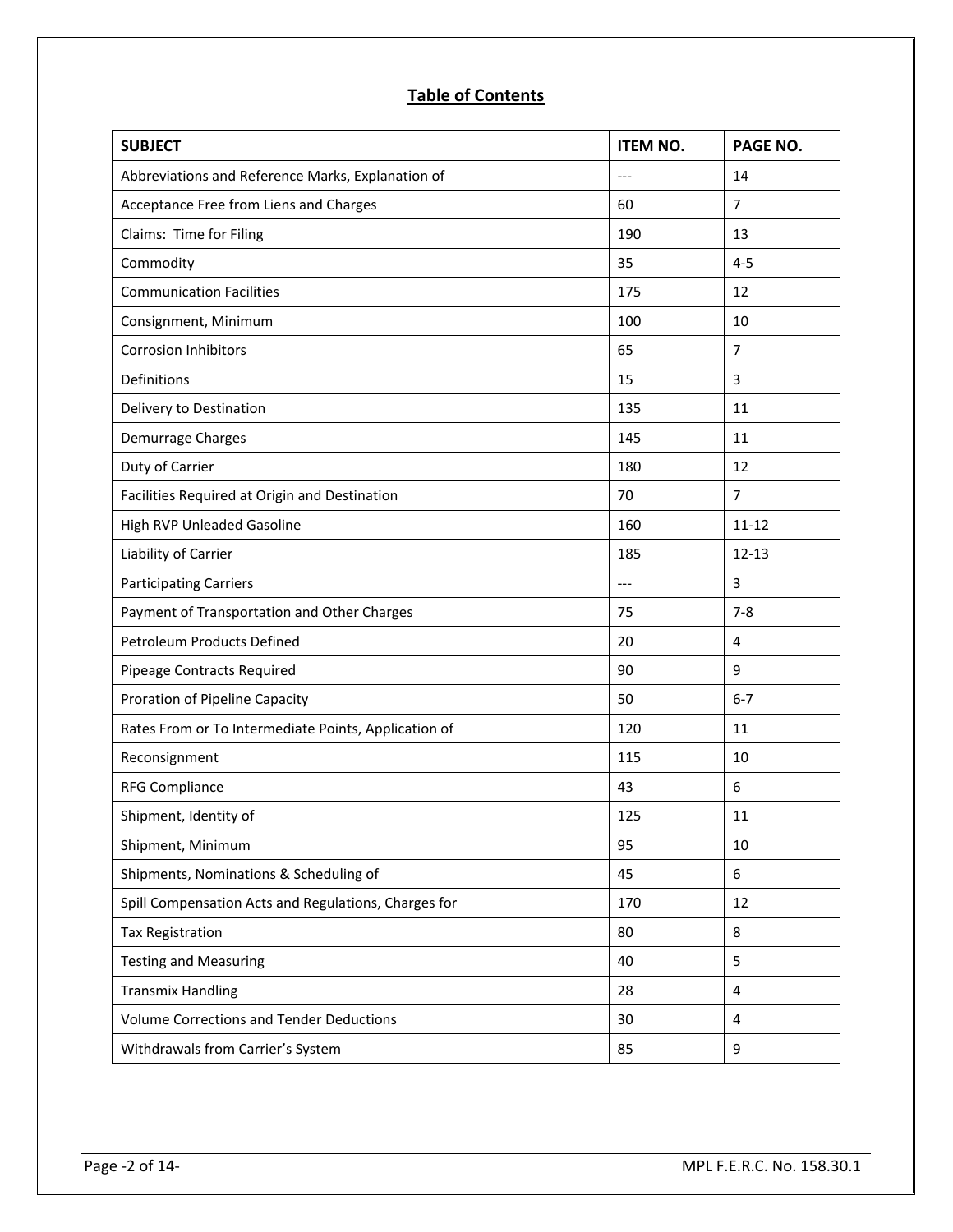#### **PARTICIPATING CARRIERS**

Holly Energy Partners – Operating, L.P. Valero Skellytown Pipeline, LLC

#### **DEFINITIONS**

#### **ITEM 15 – DEFINITIONS**

"**ATLAS**" means Automated Transportation Logistics Activity System. ATLAS is a computerized information system to which all Shippers have access upon request. ATLAS enables Shippers to nominate and release product and to monitor and coordinate the movement of Petroleum Products while on Carrier's system.

"**Barre**l" means forty-two (42) United States gallons at sixty (60) degrees Fahrenheit.

"**Carrier**" means and refers to Magellan Pipeline Company, L.P. (MPL).

"**Consignee**" means and refers to the party having ownership of Petroleum Product transferred to them.

"**Consignor**" means the party, which tendered Petroleum Products to Carrier.

"**Destination**" means the facility at which Carrier delivers Petroleum Products out of Carrier's pipeline.

"**Inventory Owner**" means and refers to the party, either Shipper or Consignee, holding title to Petroleum Product(s) in Carrier's facilities.

"**MMT**" means Methycyclopentadienyl Manganese Tricarbonyl

"**MTBE**" means Methyl Tertiary Butyl Ether

"**Origin**" means the facility of Carrier at which Carrier receives Petroleum Products into Carrier's pipeline.

"**Origin Release**" means the written commitment of a Consignor to schedule a batch of Petroleum Products into Carrier's facilities.

"**Petroleum Products**" means the commodities more specifically defined in Item 20 and meeting the specifications referenced in Item 40.

**"RFG**" means reformulated gasoline pursuant to 40 C.F.R. (Code of Federal Regulations), Part 80, subpart D.

**"Shipment Request**" represents a commitment by an established Shipper to receive Petroleum Product from an Origin point into the Carrier's system.

"**Shipper**" means the party who contracts with the Carrier for transportation of Petroleum Products pursuant to the terms of this tariff.

"**TAME**" means Tertiary Amyl Methyl Ether

"**Tender**" means an offer by a Shipper to a Carrier of a stated quantity of Petroleum Products from a specified Origin or Origins to a specified Destination or Destinations pursuant to the terms of this tariff.

"**Transit Time**" means the time a shipment would take to move from Origin to Destination.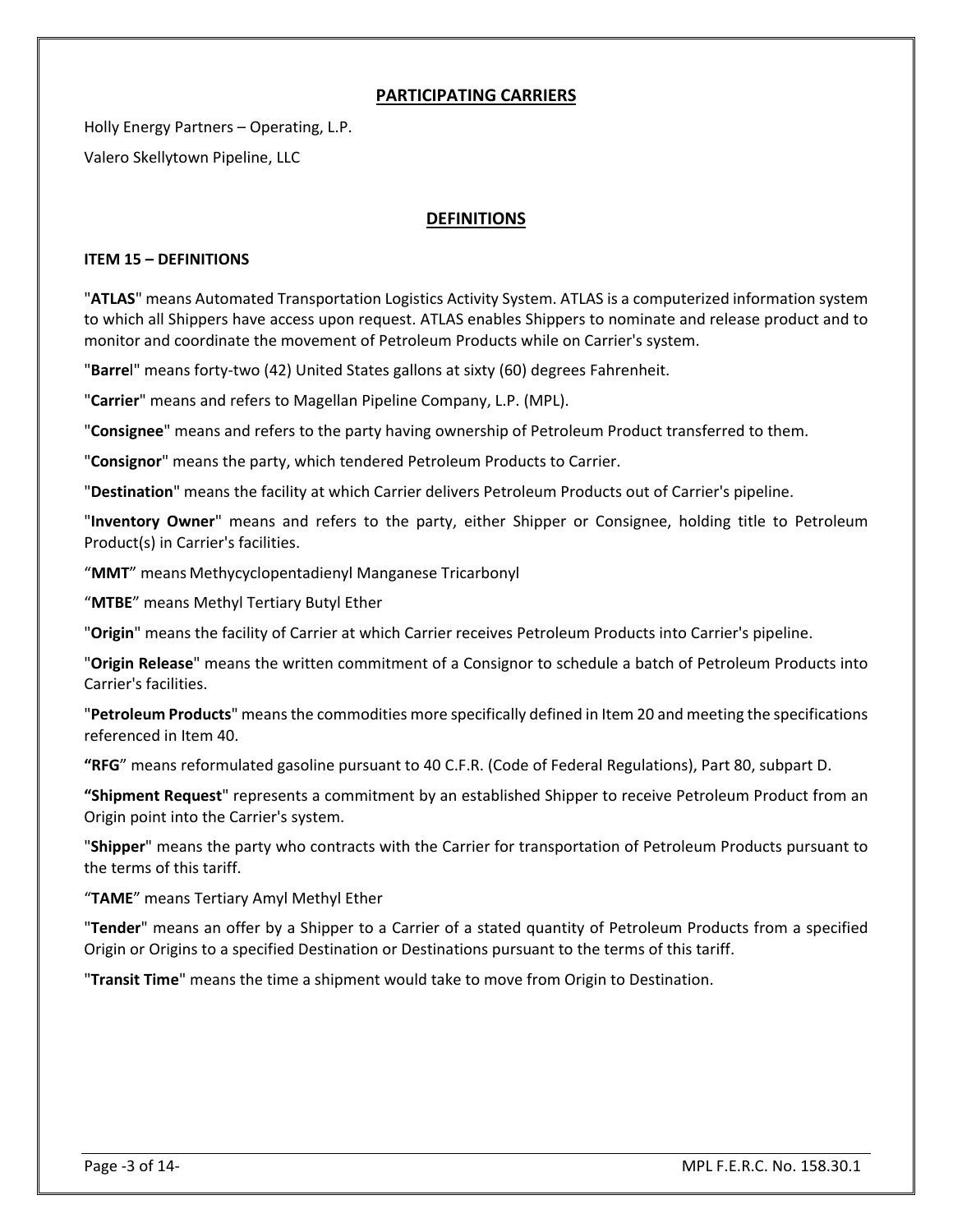#### **COMMODITY DESCRIPTION AND MEASUREMENT**

#### **ITEM 20 – PETROLEUM PRODUCTS DEFINED**

Where the term Petroleum Products is used, the same refers to:

| Unleaded Gasolines   | Jet Fuels – Commercial Diesel Fuel Distillates |                      |
|----------------------|------------------------------------------------|----------------------|
| Jet Fuels – Military | <b>Gasoline Feedstock</b>                      | Distillate Feedstock |

Gasolines containing MMT and/or oxygenates such as methanol, ethanol, TAME or MTBE as blending components will not be accepted for shipment.

#### **ITEM 28 – TRANSMIX HANDLING**

Transmix occurring in the Carrier's system that cannot be combined with compatible products shall be retained in Carrier's custody for disposal by the Carrier on behalf of the Shippers to ensure efficient operations of the pipeline.

The total Transmix accumulated in Carrier's system will be allocated to all Shippers in proportion to each Shipper's barrels received into the system from all Shipper's in a calendar month. Carrier shall dispose of the Transmix for Shippers and provide each Shipper's net proceeds from the disposition of the Transmix.

Exception to this Item is referenced in MPL's F.E.R.C. No. 163.14.0 and MPL's F.E.R.C. No. **[W]** 161.49.1 161.47.0, Item 400, and Item 320, supplements thereto and reissues thereof.

#### **ITEM 30 – VOLUME CORRECTIONS AND TENDER DEDUCTIONS**

**SECTION A.** In measuring the quantity of Petroleum Products received and delivered, correction shall be made from volume at actual or observed temperature to volume at sixty (60) degrees Fahrenheit.

**SECTION B.** A tender deduction of one-tenth of one percent (0.1%) by volume will be made on the quantity of Petroleum Products accepted for transportation from all Origins.

**SECTION C.** In addition to Section B herein, for any volumes delivered to Belen Station, NM or Albuquerque Station, NM, an additional overage and/or shortage will be calculated and will be the sole responsibility of the Shipper. At the end of each year, Carrier will calculate the total overage or shortage by product type on the pipeline segment between El Paso Station, TX and Albuquerque Station, NM. Carrier shall invoice or reimburse Shipper for its proportional share of any overage or shortage.

Exception to Section B of this Item is referenced in MPL's F.E.R.C. No. **[W]** 161.49.1 161.47.0, Item 400 and Item 320, F.E.R.C. No. **[W]** 186.9.2 186.8.0 and F.E.R.C. No. **[W]** 189.6.2 189.5.0, supplements thereto and reissues thereof.

Exception to Section C of this Item is referenced in MPL's F.E.R.C. No. **[W]** 189.6.2 189.5.0, supplements thereto and reissues thereof.

#### **PRESHIPMENT REQUIREMENTS AND PROCEDURES**

#### **ITEM 35 – COMMODITY**

Carrier is engaged in the transportation of Petroleum Products specified and described in Item 20 and therefore will not accept any other commodities for transportation. No petroleum products will be received for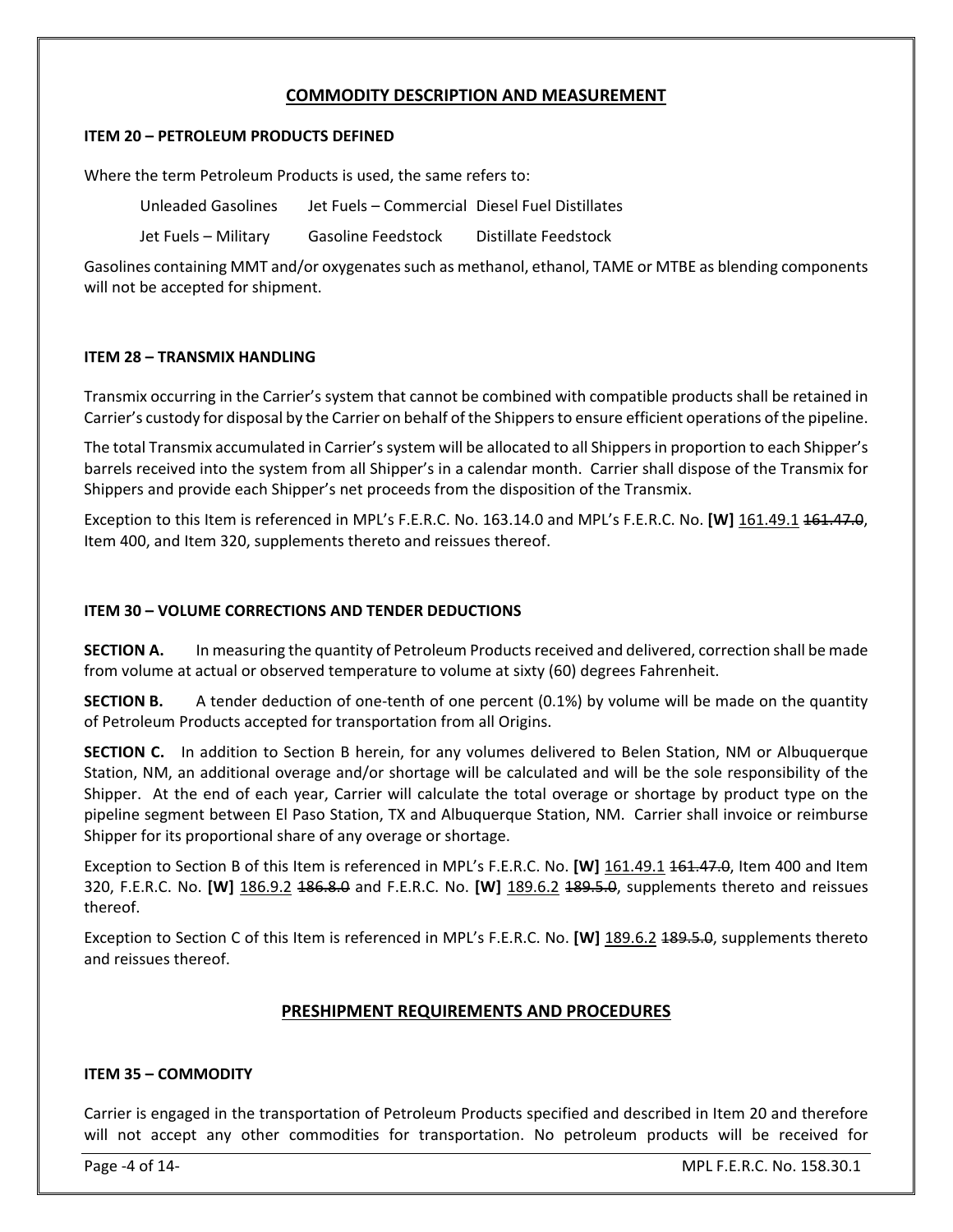transportation except good merchantable petroleum products of substantially the same kind and quality as that being currently transported through the same facilities for other Shippers. Consignor and Shipper warrant to Carrier that any petroleum products tendered to Carrier conform with the specifications for such products and are merchantable. Petroleum products of substantially different grade or quality will be transported only in such quantities and upon such terms and conditions as Carrier and Shipper may agree. Shipper shall be liable for any contamination or damage to other petroleum products being transported or to Carrier's pipeline or other facilities in the event products tendered are substandard to the specifications stated on Shipper's laboratory certificate. In the event of variance between Carrier's test and Shipper's certificate, Carrier's test results shall prevail.

#### **ITEM 40 – TESTING AND MEASURING**

Petroleum products shall be accepted for transportation only when such products meet all required specifications as uniformly established by Carrier as stated in the following documents and found at the public website [www.magellanlp.com/WhatWeDo/ProductSpecs.aspx](http://www.magellanlp.com/WhatWeDo/ProductSpecs.asp) or on request. Each Product Grade Document and its effective date or revision date are identified below.

| <b>PRODUCT GRADE DOCUMENT TITLE</b>                              | <b>EFFECTIVE DATE</b> |
|------------------------------------------------------------------|-----------------------|
| A – Grade Premium Unleaded Gasoline                              | 1/1/21                |
| $A1X$ – Grade Premium Unleaded Gasoline Export $3$               | 5/1/18                |
| A5 - Premium Sub-Octane Unleaded Gasoline (88.5 Octane)          | 1/1/21                |
| AMS - Premium Sub-Octane Unleaded Gasoline (88.5 Octane/7.8 RVP) | 1/1/21                |
| AR-Grade Premium Gasoline Blendstock <sup>1</sup>                | 1/1/21                |
| AZ6 – Arizona Premium Winter CBG $3$                             | 7/1/17                |
| AZ9 – Arizona Summer Cleaner Burning Gasoline (AZRBOB) $3$       | 7/1/17                |
| NEP - Unleaded Regular Gasoline 87 Octane Export <sup>1</sup>    | 12/1/19               |
| NR-Grade Regular Gasoline Blendstock <sup>1</sup>                | 1/1/21                |
| NZ6 - Arizona Winter CBG $3$                                     | 7/1/17                |
| $NZ9$ – Arizona Summer Cleaner Burning Gasoline (AZRBOB) $3$     | 71/1117               |
| $Q$ – Grade Commercial Jet Fuel $^2$                             | 2/19/14               |
| V-Grade Sub-Octane Unleaded Gasoline                             | 1/1/21                |
| V1 - Sub Octane 80.5 Unleaded Gasoline <sup>2</sup>              | 1/1/21                |
| V3 - 83 Octane Unleaded Gasoline 3 & 4                           | 1/1/21                |
| V3S - 83 Octane Unleaded Gasoline 3 & 4                          | 1/1/21                |
| V66 - Grade Sub-Octane Unleaded 6.6 RVP 1                        | 1/1/21                |
| V8-Grade Sub-Octane Unleaded High RVP                            | 2/1/22                |
| VMS - Sub-Octane Unleaded Gasoline (80.5 Octane/7.8 RVP)         | 1/1/21                |
| VTX - Sub-Octane Unleaded Gasoline 1                             | 1/1/21                |
| X, XHO - Grade Ultra Low Sulfur Diesel Fuel                      | 1/1/21                |
| X1X – Grade Ultra Low Sulfur Diesel Fuel for Export              | 9/1/21                |
| YM-Grade No. 1 Diesel Fuel <sup>2</sup>                          | 12/1/15               |

Notification to Shippers of changes in these documents are made via this tariff. If a prospective Shipper should desire current specifications they may access the website mentioned above. Demonstration of conformance with the product specifications shall be made through the submission of a Certificate of Analysis that accurately represents the product characteristics. Accuracy of the Certificate of Analysis is the sole responsibility of the party who establishes the Origin Release. Costs associated with handling, distribution, and disposal of products that enter the system that do not meet the product specifications shall be borne entirely by the party who establishes the Origin Release. At Carrier's discretion, non-fungible blendstocks may be shipped upon request by Shipper and upon Carrier's determination that such movement can operationally and efficiently be made to accommodate Shipper's request.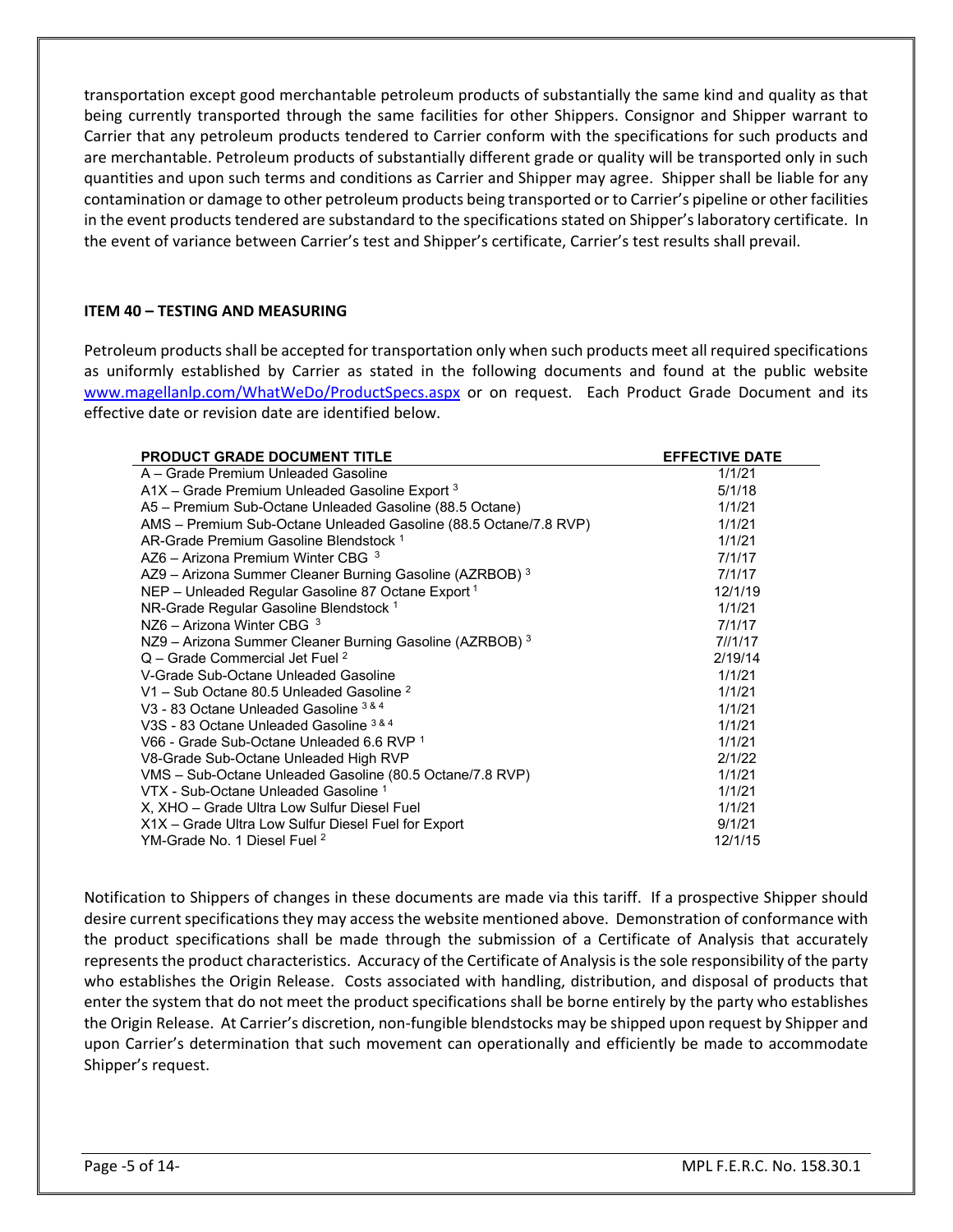<sup>1</sup> Product grades for SOUTH System Only <sup>2</sup> Product grades for MOUNTAIN System Only <sup>3</sup> Product grades for delivery to El Paso Only 4 Product grade for delivery to El Paso Only

#### **ITEM NO. 43 – RFG COMPLIANCE**

By submitting to Carrier a tender of petroleum products for transportation, Shipper certifies to Carrier that, as to any petroleum products which are required to be reformulated gasoline pursuant to 40 C.F.R. Part 80, Subpart D ("RFG Regulations"), the Shipper has a Quality Assurance Program ("QAP") for reformulated gasoline that has been properly designed and implemented pursuant to 40 C.F.R. 80.79(c). In cases in which the Shipper uses one or more connecting carriers prior to transfer of custody to Carrier, the Shipper certifies that its QAP includes appropriate measures to ensure that the product handled by the connecting carriers remains in full compliance with the RFG regulations. Upon Carrier's request, Shipper shall promptly provide Carrier with all pertinent documentation constituting and describing Shipper's QAP, including all pertinent sampling and testing results. Shipper shall cooperate fully with Carrier, with respect to providing documentation and otherwise, in instances in which Carrier seeks to rebut a presumption of liability under the Reformulated Gasoline Regulations. Shipper shall notify Carrier immediately upon learning that petroleum products Shipper has tendered for transportation are not in compliance with the RFG Regulations. Carrier shall be free to refuse tender for transportation any petroleum products which Carrier has reason to believe are not in compliance with the RFG Regulations.

With respect to the transfer of custody from Shipper to Carrier, Shipper acknowledges that it retains full responsibility for compliance with all of the product transfer document requirements specified at 40 C.F.R. 80.77 and 80.106. Given that Carrier is the only party in a position to verify the precise volume of product actually shipped, Carrier agrees to generate a document that provides the volume of gasoline which is being transferred to Carrier's custody. Carrier agrees to provide a copy of this document to Shipper. Carrier's agreement to generate a volume document in no way renders Carrier responsible for the generation of the required product transfer document.

#### **ITEM 45 – NOMINATIONS & SCHEDULING OF SHIPMENTS**

**SECTION A.** Carrier is under no obligation to accept Petroleum Products for transportation in any month unless Shipper submits a nomination on or before the fifteenth  $(15<sup>th</sup>)$  day of the calendar month preceding the desired shipment date. If the fifteenth  $(15<sup>th</sup>)$  day of the month falls on a weekend or holiday, nominations are due on the last workday before the fifteenth (15<sup>th</sup>). The nomination may be e-mailed, faxed or submitted via Carrier's ATLAS system. A nomination must specify, for each shipment, the quantity, Destination and Shipper.

**SECTION B.** Petroleum Products shall be accepted for transportation at such time as Petroleum Products of the same specifications are currently being transported from point of Origin to a Destination or Destinations in accordance with schedules of shipments and consignments to be issued from time to time to each Consignor by the Carrier. Such schedules may be modified from time to time in the manner and to the extent reasonably desirable to facilitate the efficient and economical use and operation of the Carrier's facilities and to reasonably accommodate Consignor's needs for transportation. Shippers may elect to utilize Carrier's "ATLAS" system to schedule shipments. Origin Releases and Shipment Requests should be completed fourteen (14) days before the scheduled entry date of product into Carrier's facilities. If an Origin Release or Shipment Request is not timely submitted, Carrier will handle in a manner to facilitate the efficient, economic use and operation of the Carrier's facilities and to reasonably accommodate Consignor's needs for transportation of product. MPL will provide a pump date for a completed nomination a minimum of seven (7) days prior to the release date.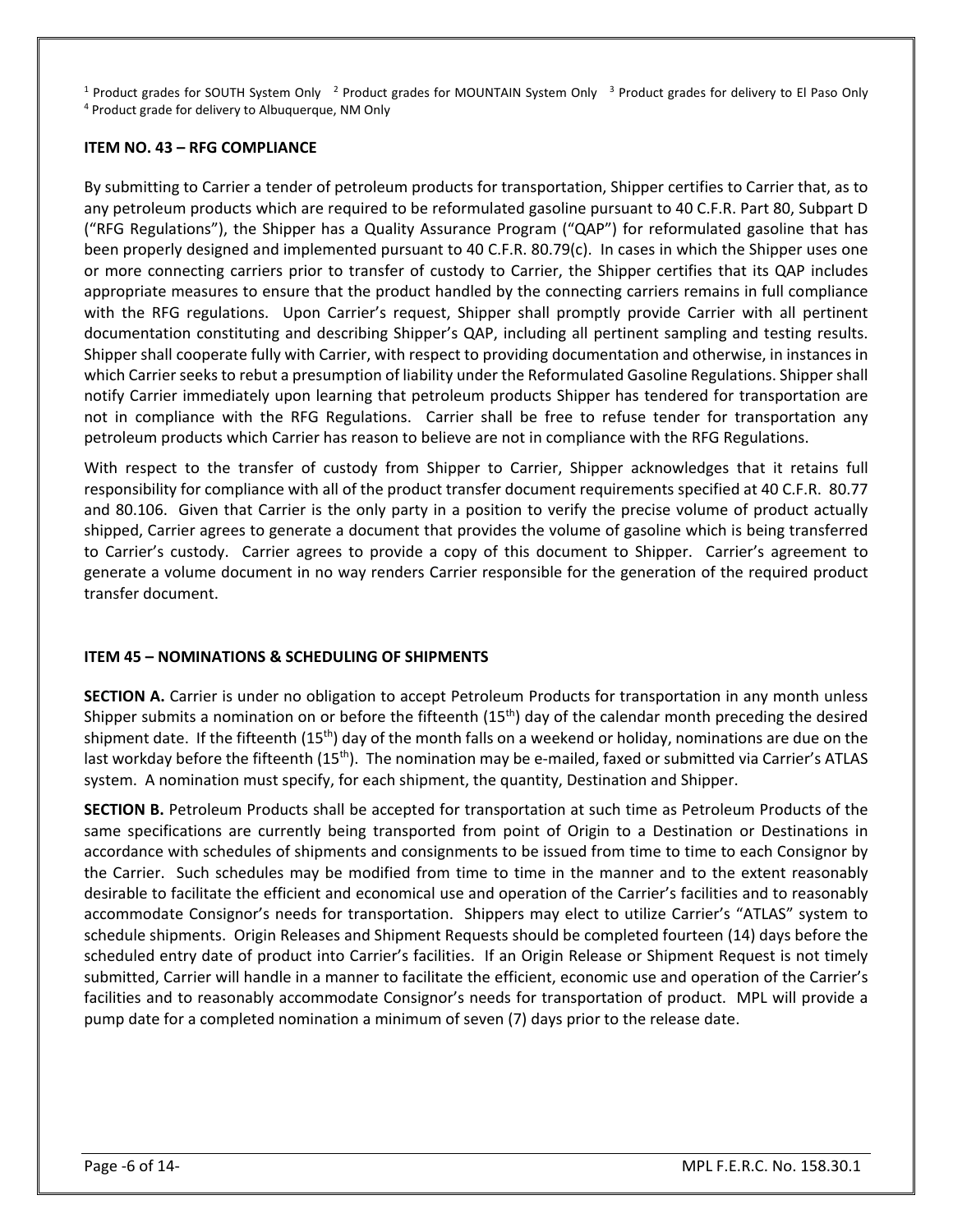#### **ITEM 50 – PRORATION OF PIPELINE CAPACITY**

When the total volume of the various commodities offered for shipment on Carrier's facilities, in accordance with the procedures for scheduling of shipments, is greater than can be transported within the period covered by such schedules, then commodities offered by each Shipper, including any new Shipper, for transportation will be transported in such quantities and at such times, to the limit of Carrier's normal operating capacity, so as to avoid unjust discrimination or undue preference among Shippers and to fulfill requirements of governmental agencies.

System-wide pipeline operating capacity, as determined by Carrier will be allocated, based on Inventory Owner's historical loadings at Carrier's facilities and deliveries to offline facilities.

New Shippers [i.e., Shippers without a loading history over the preceding twelve (12) months], in aggregate, shall be allocated capacity up to a maximum of 5% of the pipeline capacity. All subsequent allocations of capacity shall be based on the history developed by the Shipper.

Exception to this Item is referenced in MPL's F.E.R.C. No. 163.14.0, supplements thereto and reissues thereof.

#### **ITEM 60 – ACCEPTANCE FREE FROM LIENS AND CHARGES**

The Carrier shall have the right to reject any Petroleum Products when tendered for shipment which may be involved in litigation, the title of which may be in dispute, or which may be encumbered by lien or charge of any kind. Further, Carrier will require Shipper's proof of perfect and unencumbered title or a satisfactory indemnity bond.

#### **ITEM 65 – CORROSION INHIBITORS**

Consignor may be required to inject oil-soluble corrosion inhibitor, approved by Carrier, in the Petroleum Products to be transported.

#### **ITEM 70 – FACILITIES REQUIRED AT ORIGIN AND DESTINATION**

**SECTION A.** The Carrier will not provide storage or other tankage facilities at points of Origin and/or at Destinations. Petroleum Products will be accepted for transportation only when Consignor has provided equipment and facilities satisfactory to the Carrier, including but not limited to the facilities necessary to meet Carrier's mainline pumping rate at the origin, and when Consignor or Consignee has ascertained from the Carrier or has furnished evidence satisfactory to the Carrier that there are adequate facilities at Destination, which are available for receipt of the shipment as it arrives without delay.

**SECTION B.** In the event Consignor or Consignee fails to provide adequate facilities at the Destination for receipt as provided in Section A hereof, Carrier shall have the right, on 24 hours notice, to divert or reconsign, subject to the rates, rules and regulations applicable from point of Origin to actual final Destination, or make whatever arrangements for disposition as are deemed appropriate to clear the Carrier's facilities, including the right of private sale for the best price reasonably obtainable. The Carrier may be a purchaser at such sale. Out of the proceeds of said sale, the Carrier shall pay itself all transportation and other applicable lawful charges and necessary expenses of the sale and the expense of caring for and maintaining the Petroleum Products until disposed of and the balance shall be held for whomsoever may be lawfully entitled thereto.

#### **ITEM 75 – PAYMENT OF TRANSPORTATION AND OTHER CHARGES**

The transportation and all other applicable lawful charges, except demurrage charges, accruing on Petroleum Products accepted for transportation shall be paid before release of Petroleum Products from the custody of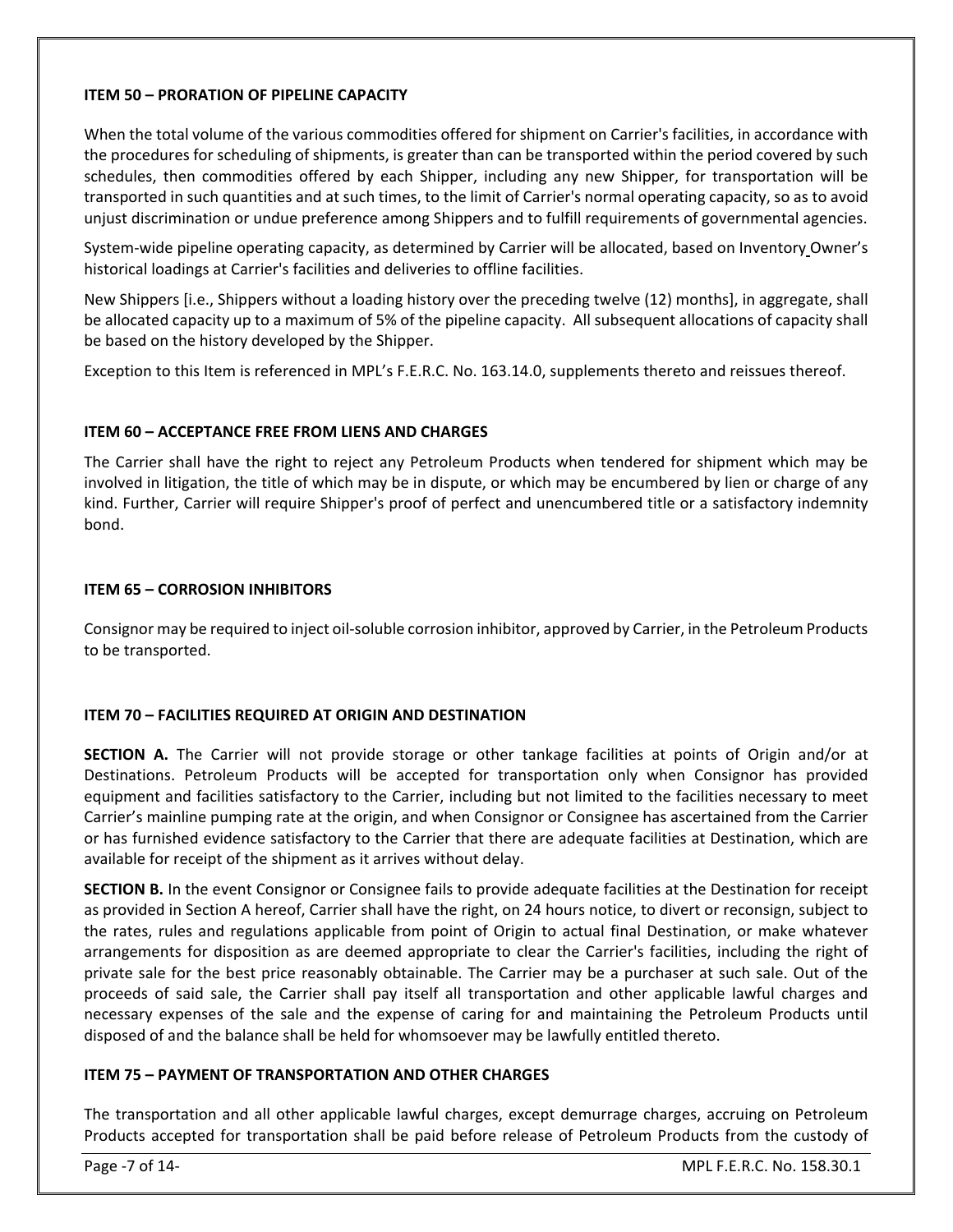Carrier. If required by Carrier, Shipper shall either prepay all such charges or furnish guaranty of payment satisfactory to Carrier. Petroleum Products accepted for transportation shall be subject to a carrier's lien, as provided by Article 7 of 12A Okla. Stat. (as such article may be amended from time to time), for all applicable, lawful charges.

If such charges are not paid by the due date stated on the invoice, the balance due on the entire past due balance (including principal and accumulated but unpaid finance charges) shall bear interest from that due date until paid in full at the rate equal to the lesser of one hundred twenty-five percent (125%) of the prime rate of interest charged by Citibank N.A., New York, New York as of the due date or the maximum finance charge rate allowed by law.

In addition to all other liens, statutory or otherwise, to which Carrier is entitled and unless the following grant is expressly prohibited by the terms of one or more security agreements or credit agreements creating prior, perfected security interests in the hereinafter-defined Collateral, Shipper hereby grants to Carrier a first priority, continuous and continuing security interest in all of the following, whether now or hereafter existing or acquired, as collateral for the prompt and complete payment and performance of Shipper's Obligations (as defined below): (a) All Petroleum Products accepted by Carrier for transportation, terminaling, storage, or otherwise; (b) all other property of Shipper now in the possession of and at any time and from time to time hereafter delivered to Carrier or its agents; (c) all of Shipper's pre-payments, deposits, balances, and credits with, and any of its claims against, Carrier, at any time existing; and (d) all products and proceeds of any of the foregoing property in any form. The property described or referred to in subsections (a) through (c) above is collectively referred to as the "Collateral." This grant secures the following (collectively the "Obligations"): (a) all antecedent, current and future transportation, storage, terminaling, special, ancillary and other lawful charges arising under or related to this tariff or the contracts entered into in connection with this tariff; (b) the repayment of any amounts that Carrier may advance or spend for the maintenance, storage or preservation of the Collateral; (c) all amounts owed under any modifications, renewals or extensions of any of the foregoing obligations; and (d) all other amounts now or in the future owed by Shipper to Carrier, whether or not of the same kind or class as the other obligations owed by Shipper to Carrier. Shipper authorizes Carrier to file such financing statements or other documents necessary to perfect and maintain the security interest herein granted.

Upon a default by the Shipper under this tariff or the contracts entered into in connection with this tariff, Carrier may, without further notice, setoff (including by set off, offset, recoupment, combination of accounts, deduction, retention, counterclaim, or withholding across or within each or all of such tariff and contracts, collectively "Setoff") (a) any amounts owed by Carrier to the Shipper under any other agreements, instruments or undertakings between the Shipper and Carrier against (b) any amounts owed by the Shipper to Carrier under any other agreements, instruments or undertakings between the Shipper and Carrier. Carrier shall give the Shipper notice of any Setoff pursuant to this paragraph, as soon as practicable thereafter, provided that failure to give such notice shall not affect the validity of the Setoff.

This item shall be construed in accordance with and governed by the laws of the State of Oklahoma (including without limitation the Uniform Commercial Code, 12A Okla. Stat. § 1-101 et seq., as it may be amended from time to time), without regard to any choice of law rules which may direct the application of the laws of any other jurisdiction.

#### **ITEM 80 – TAX REGISTRATION**

Consignors and Consignees shall be required to provide proof of registration with or tax exemption from the appropriate Federal and/or State tax authorities related to the collection and payment of fuels excise tax or other similar taxes, levies, or assessments. Failure of the Consignor and Consignee to do so shall not relieve the Consignor or Consignee from the obligation to pay any such tax, levy, or assessment. Any tax, levy, assessment, or other charge imposed by such authority against Carrier as the result of such failure shall be collected by Carrier under the provisions of Item 75.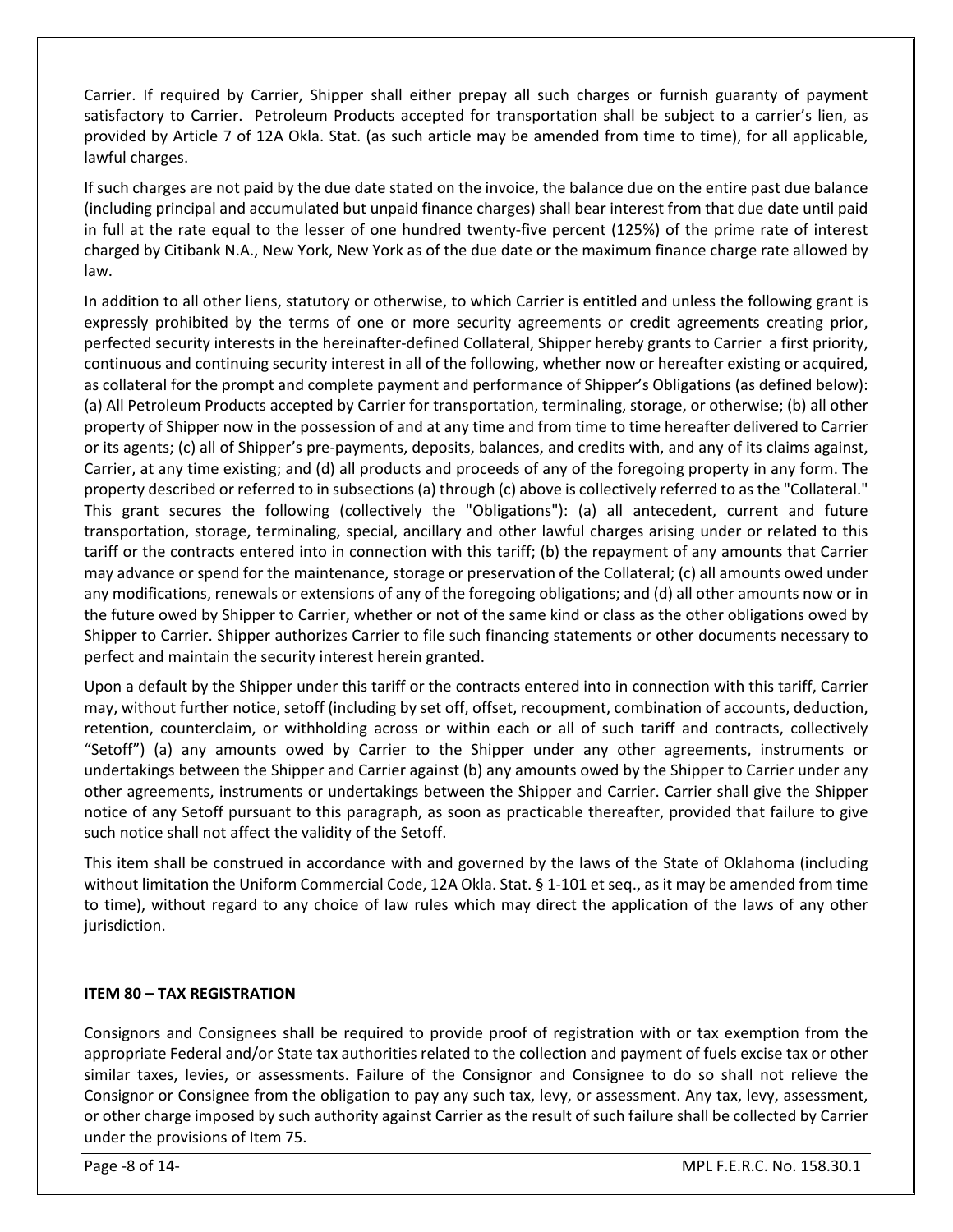#### **ITEM 85 – WITHDRAWALS FROM CARRIER'S SYSTEM**

If a Consignor ships and consigns to Destinations where the Carrier provides terminal facilities in accordance with the schedules of shipments furnished by the Carrier, Carrier may permit the Consignee to withdraw such consignments from Carrier's terminal beginning at any time after the shipment has sustained its associated Transit Time from the shipment's Origin to Destination. The Inventory Owner must maintain a minimum inventory balance, herein referred to as a Minimum Allocation. An Inventory Owner's Minimum Allocation is calculated by applying the Inventory Owner's percentage of overall demand from all system delivery points for a specific Petroleum Product against Carrier's system minimum inventory requirement as established by Carrier for such Petroleum Product. In no event will the calculation of an individual Inventory Owner's Minimum Allocation be less than the minimum inventory levels for each Petroleum Product established by the Carrier for all Inventory Owners which are actively utilizing the system delivery points. Consignments in Carrier's system which fulfill an Inventory Owner's Minimum Allocation will be charged an initial transportation rate of **[U] 163.47** cents per barrel. An Inventory Owner's Minimum Allocation requirement will be updated on the first (1st) day of every month based on the immediately preceding thirty (30) day period during which Petroleum Product withdrawal privileges were in effect. Inventory Owners have until midnight of the seventh (7th) calendar day of every month to satisfy their Minimum Allocation obligation.

New Inventory Owners will be required to submit a loading forecast, which will be used to calculate an initial Minimum Allocation for each Petroleum Product. A new Inventory Owner's withdrawals will be monitored during the first (1st) month and the associated Minimum Allocation may be adjusted by the Carrier, if necessary.

An Inventory Owner with an inventory balance less than its Minimum Allocation will be deemed inactive for a period of six (6) consecutive, full calendar months thereafter (the "Inactive Period") and will not without Carrier's express approval, be allowed to withdraw Petroleum Product from Carrier's terminal facilities during the inactive Period or afterward until the first (1st) day of the month following the month during which the Inventory Owner has provided sufficient inventory to meet its Minimum Allocation which was in effect immediately prior to the suspension of its withdrawal privileges. If an Inventory Owner thereafter fails or refuses to ship in accordance with the schedule of shipments furnished by the Carrier or fails to maintain its Minimum Allocation, Carrier may suspend, until further notice, withdrawal privileges of any such Inventory Owner.

Subject to Items 75 and 185, Minimum Allocation may be withdrawn from the system coincidental with the monthly adjustment to all Inventory Owners' Minimum Allocations after the seventh (7th) calendar day of the month following the month in which Carrier receives written notification of Inventory Owner's intent to discontinue shipments under this Item.

Inventory Owners shall be permitted to withdraw Petroleum Products at Carrier's terminals only upon acquiring a loading agreement for said terminal and if positive inventory is maintained at that location, regardless of the Inventory Owner's system-wide status. If an Inventory Owner's balance at a location reaches zero, rack deliveries can be suspended until the Inventory Owner replenishes its product inventory at the location.

#### **ITEM 90 – PIPEAGE CONTRACTS REQUIRED**

Separate pipeage contracts in accordance with this tariff and these regulations covering further details may be required of a Shipper before any duty to transport shall arise.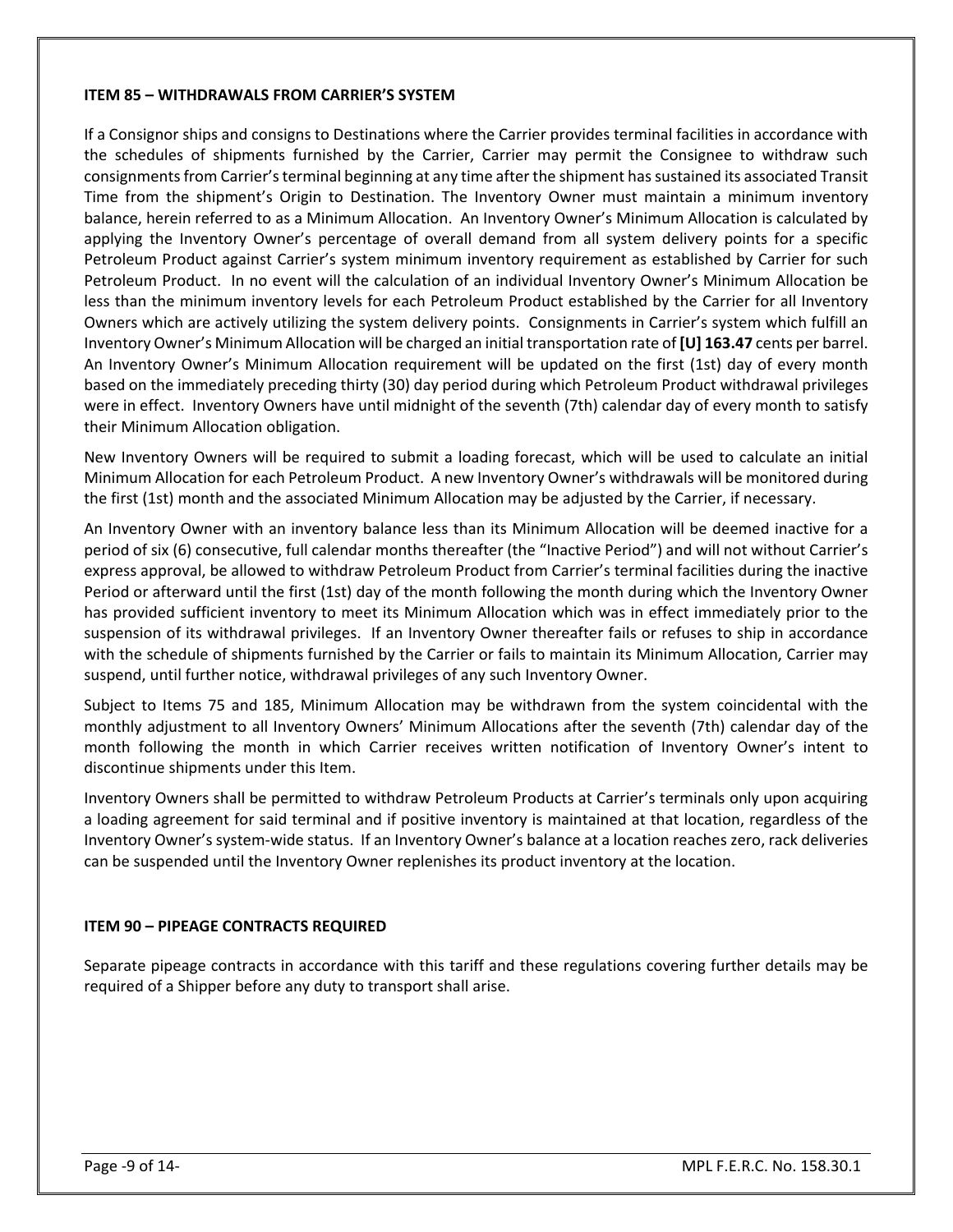### **TRANSPORTATION SERVICES AND RELATED REQUIREMENTS**

#### **ITEM 95 – MINUMUM SHIPMENT**

**SECTION A.** A shipment of 25,000 Barrels or more of Petroleum Products, of the same required specifications only, shall be accepted for transportation at one point of Origin from one Consignor. Exception to this Item is referenced in MPL's F.E.R.C. No. 189.5.0, supplements thereto and reissues thereof.

**SECTION B.** A shipment of not less than 5,000 Barrels of Petroleum Products, of the same specifications only, shall be accepted for transportation at one point of Origin from one Consignor subject to delay until Carrier has accumulated at receiving point the minimum shipment described in Section A of the same specifications from the same or other Consignors.

Exception to this Item is referenced in Item 320 of MPL's F.E.R.C. No. **[W]** 161.49.1 161.47.0, supplements thereto and reissues thereof.

#### **ITEM 100 – MINIMUM CONSIGNMENT**

**SECTION A.** A consignment of Petroleum Products of the same specifications may be made as provided in Section B herein to one Consignee at any Destination on the MPL system or any point directly intermediate thereto, or to any Destination on other pipelines named in tariffs issued by or concurred in by MPL which are lawfully on file with the F.E.R.C. or State Commissions, subject to the rates, rules and regulations applicable from point of Origin to final Destination.

**SECTION B.** A consignment of Petroleum Products of the same specifications may be made as follows:

- 1. Except as otherwise provided, a minimum of 10,000 Barrels of the same product must be consigned to a Destination.
- 2. Any quantity of barrelage may be consigned to a Destination provided that the Carrier can consolidate such consignment with other barrelage so that the total barrelage is 10,000 or more Barrels of the same specifications consigned to the same Destination by the same or other Consignors.

#### **ITEM 115 – RECONSIGNMENT**

If no out-of-line or backhaul movement is required and if the current scheduled operations will permit, Consignor may reconsign, without charge, any shipment that is in Carrier's possession to Destinations, or any point directly intermediate thereto, or to Destinations on other pipelines named in tariffs issued by or concurred in by Carriers party to this tariff, lawfully on file with the F.E.R.C. and/or State Commissions, subject to the rates, rules and regulations applicable from point of Origin to actual final Destination.

Additional Transit Time is applied on reconsignments.

Backhaul reconsignments are not allowed. A reconsignment is considered a backhaul when the Transit Time from the Origin of the inventory to the new location is less than the Transit Time from the Origin to the original location.

Reconsignment shall not prevent or change the running of time used in computing the demurrage charge, except that no demurrage charge shall accrue thereon from midnight of the day such consignment is removed from the tankage for transportation to the Destination to which reconsigned.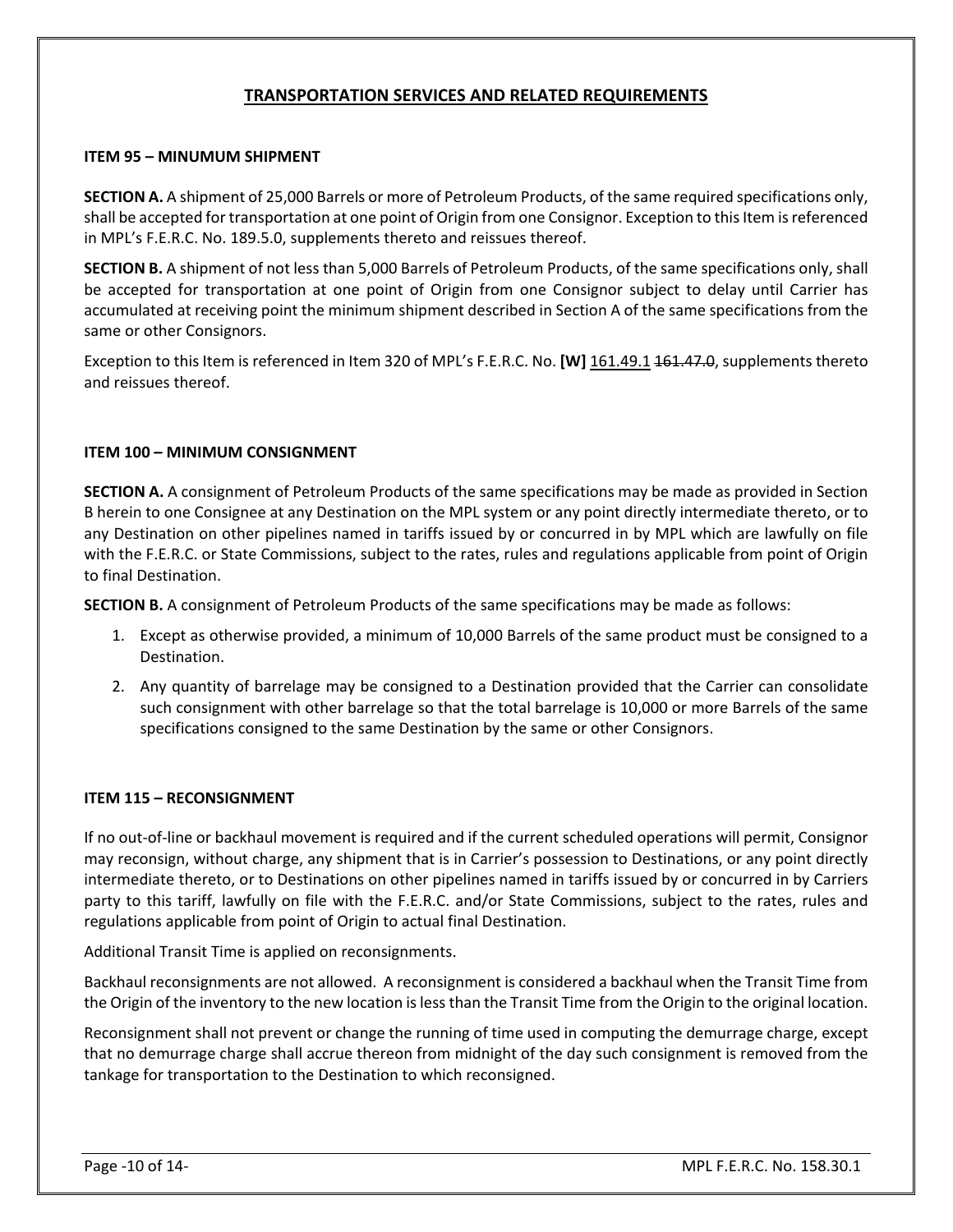#### **ITEM 120 – APPLICATION OF RATES FROM OR TO INTERMEDIATE POINTS**

Shipments of Petroleum Products accepted for transportation from any Origin or to any Destination not named in any tariff making reference hereto, which Origin or Destination is directly intermediate to any Origin or Destination from or to which a rate applying though such unnamed point is published, the Carrier will apply, from or to such unnamed intermediate point, the rate published from or to the next more distant point specified in the tariff.

#### **ITEM 125 – IDENTITY OF SHIPMENT**

Because it is impracticable to maintain the identity of each shipment or consignment of Petroleum Products, substitution of barrelage, but not substitution of one kind of petroleum product for another by Carrier, shall be permitted.

#### **ITEM 135 – DELIVERY TO DESTINATION**

Upon arrival at Destination, Petroleum Products shall be delivered into terminal or other facilities provided by the Consignor or Consignee, or into terminal facilities furnished by the Carrier where Carrier furnishes terminal facilities, pending receipt by Carrier from Consignor or Consignee of instructions relative to the further transportation thereof.

#### **ITEM 145 – DEMURRAGE CHARGES**

In order to provide space for delivery of succeeding shipments in Carrier's tankage or to otherwise prevent or relieve congestion at Destinations where Carrier provides tankage, Carrier may give notice to Consignors or Consignees to remove Petroleum Products from such terminal facilities. Petroleum Products specified in the notice which are not removed at the close of a five (5) day period, beginning the day after such notice is sent by the Carrier, shall be subject to a demurrage charge of **[U] five cents (5¢)** per Barrel per day until removed. Demurrage charges shall be payable upon presentation of an invoice by the Carrier.

#### **SPECIAL AND ANCILLARY SERVICES AND RELATED REQUIREMENTS**

#### **ITEM 160 – HIGH RVP UNLEADED GASOLINE**

#### **High RVP Unleaded Gasoline Shipments (SEPTEMBER 16 THROUGH APRIL 30)**

From September 16 through April 30, MPL will transport unleaded gasoline having a Reid Vapor Pressure (RVP) which exceeds Carrier's normal Reid Vapor Pressure specifications, but which does not exceed ASTM D4814 Volatility Classifications at the time of shipment for **[U] 19.67** cents per barrel in addition to the published transportation rate.

Shipments will be scheduled only when MPL has determined that the volume, specifications and routing of the various shipments will not impair its ability to comply with all Federal, State and Local regulations regarding the Reid Vapor Pressure of deliveries from Carrier's Facilities. Scheduling of high RVP shipments will be performed in a manner so as to avoid unjust discrimination or undue preference among Shippers.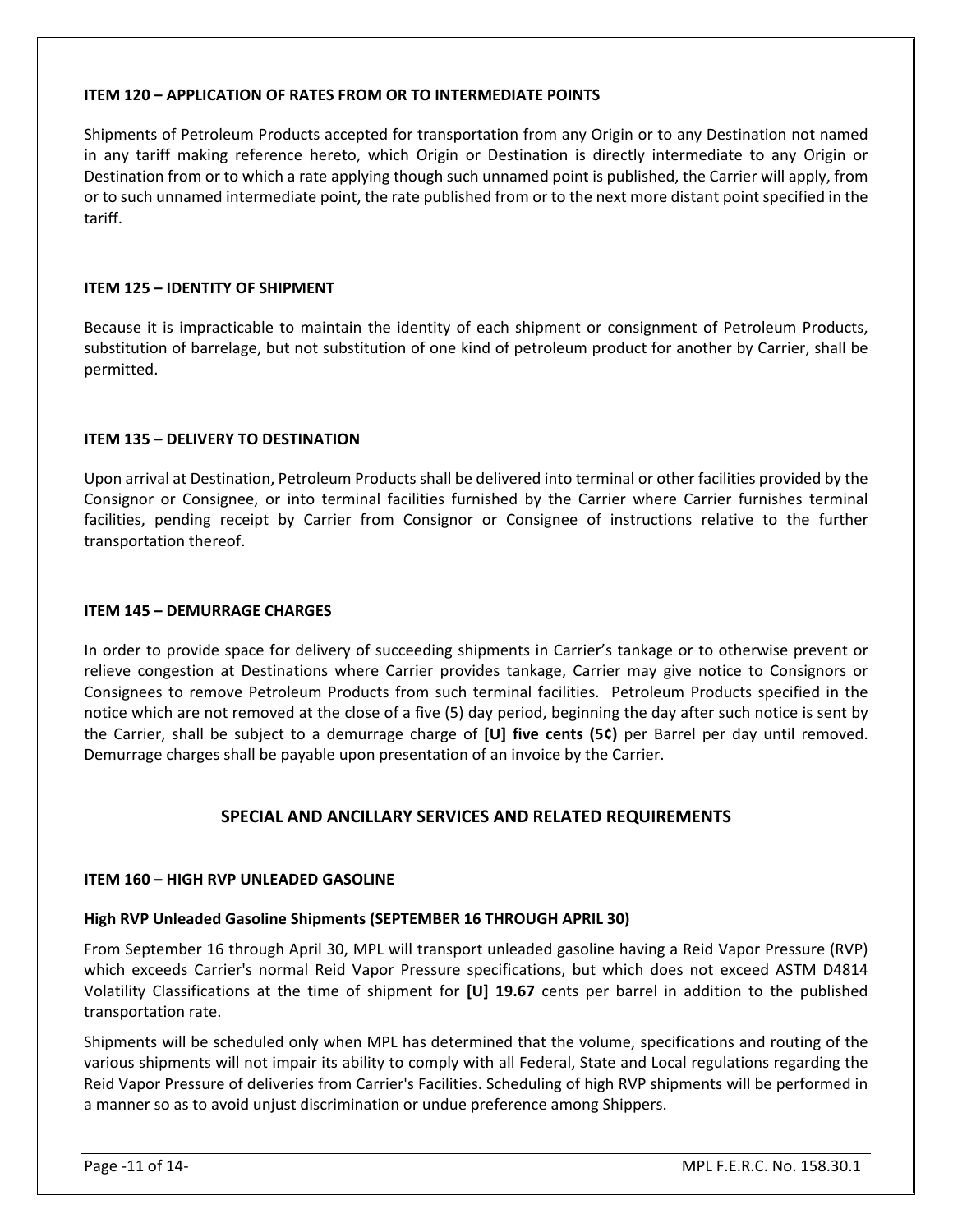#### **High RVP Unleaded Gasoline Withdrawal (MAY 1 THROUGH SEPTEMBER 15)**

Shippers must withdraw all high RVP gasoline (gasoline whose RVP is above the May 1 MPL delivery specifications found at [www.magellanlp.com/WhatWeDo/ProductSpecs.aspx](http://www.magellanlp.com/WhatWeDo/ProductSpecs.asp)) from Carrier's inventory prior to May 1. All inventory transactions will be recorded on a First-In First-Out (FIFO) basis. Shippers with high RVP inventory in Carrier's system beyond May 1 can be charged **[U] 132.97** per barrel per month. After May 1, Shippers will not be allowed to withdraw any high RVP gasoline inventories in Carrier's system until September 15.

#### **ITEM 170 – CHARGES FOR SPILL COMPENSATION ACTS AND REGULATIONS**

In addition to the transportation charges and all other charges accruing on Petroleum Products accepted for transportation, a per Barrel charge will be assessed and collected in the amount of any tax, fee, or other charge levied against the Carrier in connection with such Petroleum Products pursuant to any Federal, State, or Local act or regulation which levies a tax, fee, or other charge on the receipt, delivery, transfer, or transportation of such Petroleum Products within their jurisdiction for the purpose of creating a fund for the prevention, containment, clean up, and/or removal of spills and/or reimbursement of persons sustaining such costs or losses therefrom.

#### **ITEM 175 – COMMUNICATION FACILITIES**

Shippers may use the Message Facility of Carrier's "**ATLAS**" system to conduct pipeline business only. All messages are subject to audit. Use of the Carrier's "**ATLAS**" system for any purpose, other than to conduct pipeline business will cause Shipper's privilege of use to be suspended for twelve (12) months. Carrier will not be liable for nondelivery of messages or for errors or delays in transmission or interruption of such service.

### **LIABILITY AND CLAIM SETTLEMENT**

#### **ITEM 180 – DUTY OF CARRIER**

#### **Quantity**

The Carrier shall transport and deliver into terminal facilities at the applicable Destination(s), with reasonable diligence, a quantity of Petroleum Product equal in volume to the quantity of Petroleum Product accepted for transportation, less the appropriate tender deduction, transmix allocation and any other volume reduction provided or referenced in this tariff. In the event of non-delivery due to interface cuts or other operating losses in excess of the tender deduction, the Carrier shall have the right to satisfy any claim by product replacement or cash payment.

#### **Quality**

Carrier shall have no duty to deliver Petroleum Product other than in conformance with state and federal governmental requirements for such Petroleum Product that apply to deliveries at the applicable Destination, except as otherwise noted in the specifications that apply to deliveries at such Destination as established by Carrier and set forth at the public website www.magellanlp.com/WhatWeDo/ProductSpecs.aspx.

#### **ITEM 185 – LIABILITY OF CARRIER**

The Carrier shall not be liable for any delay in transportation or terminaling services or loss of Petroleum Products caused by acts of God; storm, flood, extreme weather, fire, explosion; war, invasion, hostilities, rebellion, terrorism, insurrections, riots; strikes, picketing or other labor stoppages, whether of Carrier's employees or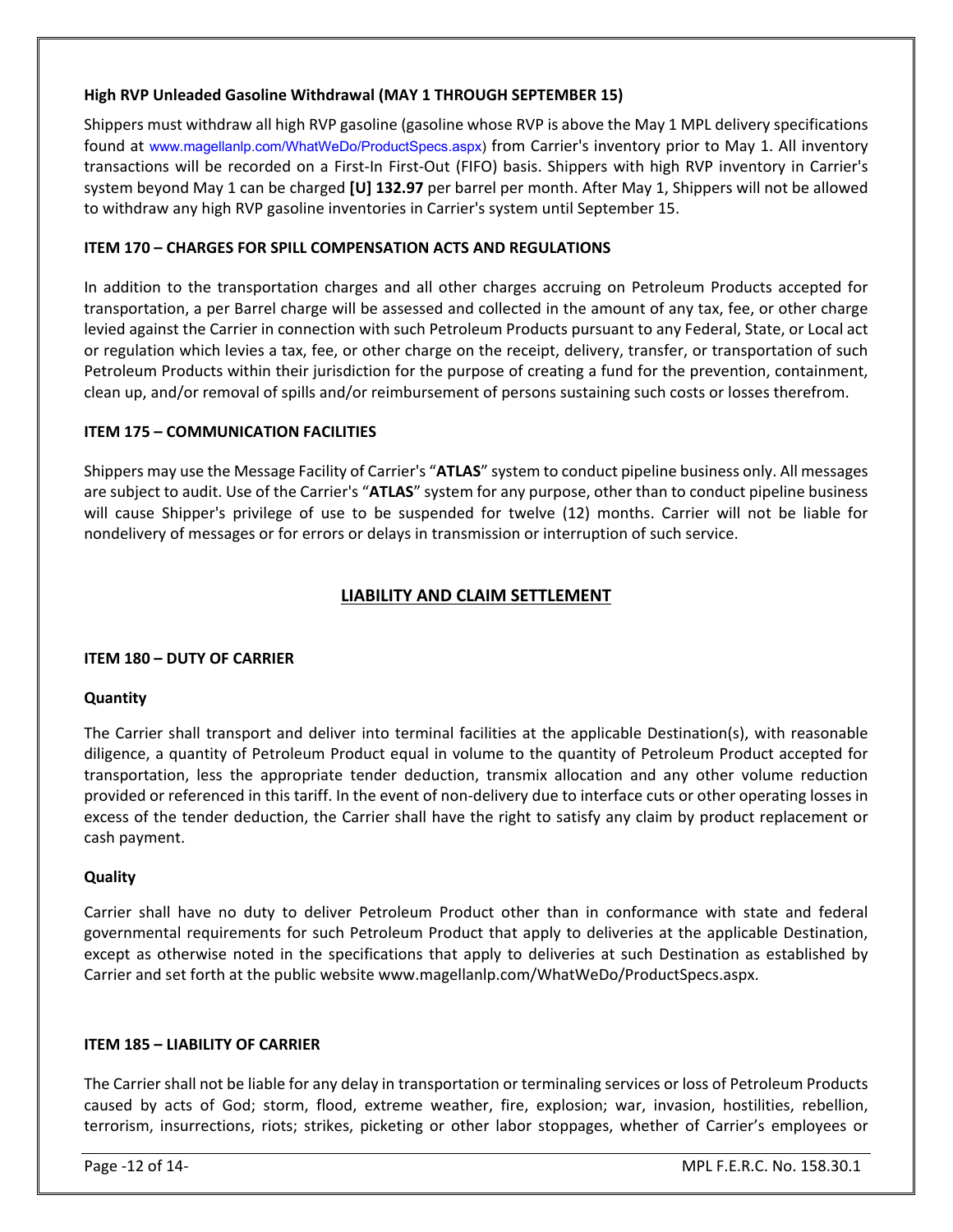otherwise; electrical or electronic failure or malfunction; communications failure or malfunction; computer hardware and/or software failure, malfunction; breakage or accident to machinery or equipment; proration; temporary restraining orders, injunctions or compliance orders issued by courts or governmental agencies; seizure or destruction under quarantine or customs regulations, or confiscation by order of any government or public authority, or risks of contraband or illegal transportation or trade; or any cause not due to fault or negligence of Carrier. In the event of such loss, each owner shall bear the loss in the same proportion as its share of the total quantity of the kind of product involved in the loss in the custody of the Carrier at the time of such loss. Each Shipper or Consignee shall be entitled to receive only so much of its share remaining after its due proportion of the loss is deducted. The Carrier shall compute the quantities of loss and shall prepare and submit a statement to the Shippers or Consignees showing the apportionment of the loss among the Shippers or Consignees involved.

Carrier will transport and deliver Petroleum Products with reasonable diligence and dispatch, but will not be liable for delays in transportation of Petroleum Products to a particular market.

The Carrier shall not be liable for discoloration, contamination or deterioration of Petroleum Products transported unless such discoloration, contamination or deterioration results from the negligence of the Carrier. In the event of such damage, each Shipper's or Consignee's share of the damaged Petroleum Product shall be in the same proportion as its share of the total quantity of shipments involved and each such Shipper or Consignee shall be allocated only its proportionate share of damaged Petroleum Product.

Inventory Owner shall protect, indemnify, defend and hold Carrier, its parent and affiliates harmless from and against all claims, losses, suits, liabilities, fines, penalties, damages and expenses (including reasonable attorneys' fees and expenses) of any kind or character arising from or related to (1) negligent or willful acts or omissions on the part of Inventory Owner, its employees, agents or contractors (including, but not limited to, any contractors transporting products(s) to or from any location on Carrier's system), or (2) liability arising from the chemical characteristics of product(s), except to the extent such liability arises from Carrier's negligence.

Product(s) in this Item refers to any individual product, as defined in this Tariff (in Item 20 – Petroleum Products Defined), or any combination thereof, whether achieved via in-line (automated) or splash (manual) blending.

In no event shall Carrier be liable to any Shipper or Inventory Owner for any losses, liabilities or damages, including special, punitive, exemplary, consequential, incidental or indirect losses or damages howsoever caused, (including but not limited to loss of revenue, loss of profits or present or future opportunities) whether or not foreseeable, and irrespective of the theory or cause of action upon which such damages might be based, except for such actual losses or damages sustained as a result of, and to the extent of, Carrier's negligence.

#### **ITEM 190 – CLAIMS: TIME FOR FILING**

Notice of any claim for loss, damage or liability for or in connection with Petroleum Products ("Claim", whether one or more) must be made in writing to the Carrier within nine (9) months after delivery of the Petroleum Products at the applicable Destination(s), or, in the case of a failure of Carrier to so deliver, then within nine (9) months after a reasonable time for delivery has elapsed. Failure to give such notice of any Claim shall be deemed to be a waiver and release of such Claim and of all rights to assert such Claim, and Carrier shall have no liability or obligation with respect thereto.

Suit against Carrier for any Claim must be instituted within two (2) years and one (1) day from the day when notice in writing is given by Carrier to the claimant that the Carrier has disallowed all or any part of such Claim. Any Claim for which suit has not been instituted in accordance with the foregoing provisions shall be deemed to have been waived, relinquished and released, and Carrier shall have no liability or obligation with respect thereto.